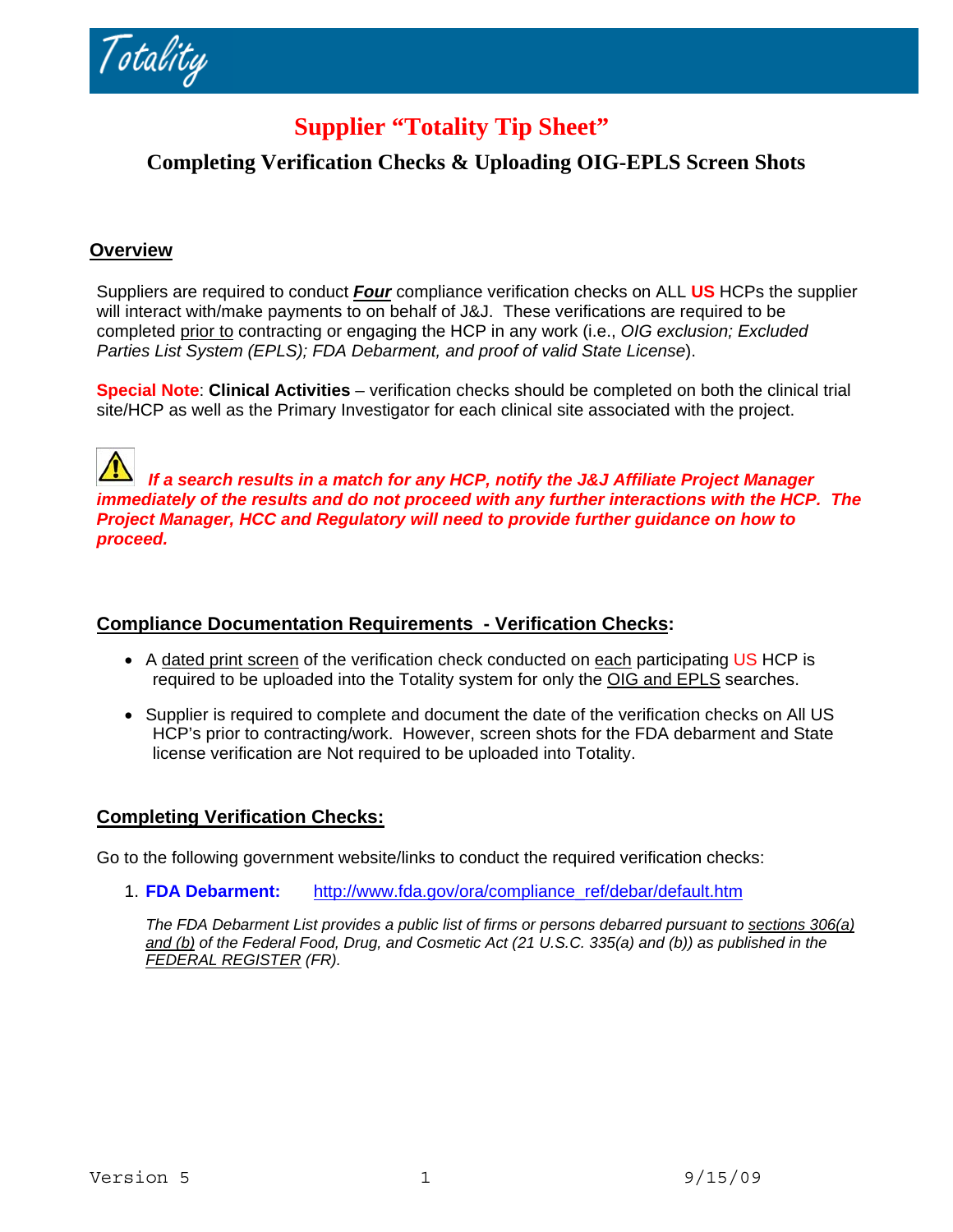

To search for an Individual or Organization: Either scroll down to see if the name appears on this list –OR- type the last name in the search box and choose "go".

| U.S. Department of Health & Human Services                                                                                                                                                                          |                                                                                                                                                                                                                         |                          |                                           |                           |                           | Www.hhs.gov                                                                                    |
|---------------------------------------------------------------------------------------------------------------------------------------------------------------------------------------------------------------------|-------------------------------------------------------------------------------------------------------------------------------------------------------------------------------------------------------------------------|--------------------------|-------------------------------------------|---------------------------|---------------------------|------------------------------------------------------------------------------------------------|
| <b>FD/A</b> U.S. Food and Drug Administration                                                                                                                                                                       |                                                                                                                                                                                                                         |                          | $A-Z$ Index                               | Search                    |                           | $\bullet$                                                                                      |
| Home   Food   Drugs   Medical Devices   Vaccines, Blood & Biologics   Animal & Veterinary   Cosmetics   Radiation-Emitting Products   Tobacco Products                                                              |                                                                                                                                                                                                                         |                          |                                           |                           |                           |                                                                                                |
| <b>Inspections, Compliance,</b><br><b>Enforcement, and Criminal</b><br><b>Investigations</b><br>Home > Inspections, Compliance, Enforcement, and Criminal Investigations > Enforcement Actions > FDA Debarment List |                                                                                                                                                                                                                         |                          |                                           |                           |                           | Email this page $\boxtimes$ Print this page $\boxplus$ Change Font Size $\boxplus$ $\boxminus$ |
| <b>Enforcement Actions</b>                                                                                                                                                                                          | <b>FDA Debarment List</b>                                                                                                                                                                                               |                          |                                           |                           |                           |                                                                                                |
| <b>FDA Deharment List</b>                                                                                                                                                                                           | The following is a public list of firms or persons debarred pursuant to<br>sections 306(a) and (b) of the Federal Food, Drug, and Cosmetic Act (21<br>U.S.C. 335(a) and (b)) as published in the FEDERAL REGISTER (FR): |                          |                                           |                           |                           |                                                                                                |
|                                                                                                                                                                                                                     | Firms                                                                                                                                                                                                                   |                          |                                           |                           |                           |                                                                                                |
|                                                                                                                                                                                                                     | NAME OF FIRM                                                                                                                                                                                                            | <b>EFFECTIVE</b><br>DATE | END/TERM<br><b>OF</b><br><b>DEBARMENT</b> | FR DATE txt<br>(MM/DD/YY) | <b>VOLUME</b><br>PAGE.pdf |                                                                                                |
|                                                                                                                                                                                                                     | None as of this date                                                                                                                                                                                                    |                          |                                           |                           |                           |                                                                                                |
|                                                                                                                                                                                                                     | Persons                                                                                                                                                                                                                 |                          |                                           |                           |                           |                                                                                                |
|                                                                                                                                                                                                                     | NAME OF<br>PERSON                                                                                                                                                                                                       | <b>EFFECTIVE</b><br>DATE | END/TERM<br>OF DEBARMENT                  | FR DATE.txt<br>(MM/DD/YY) | <b>VOLUME</b><br>PAGE.pdf |                                                                                                |
|                                                                                                                                                                                                                     | Chang, Charles                                                                                                                                                                                                          | 03/08/1993               | Permanent^                                | 03/08/1993                | 58FR12967                 |                                                                                                |

#### 2. **Medical License**: [http://www.ama-assn.org/ama/pub/education-careers/becoming](http://www.ama-assn.org/ama/pub/education-careers/becoming-physician/medical-licensure/state-medical-boards.shtml)[physician/medical-licensure/state-medical-boards.shtml](http://www.ama-assn.org/ama/pub/education-careers/becoming-physician/medical-licensure/state-medical-boards.shtml)

*The AMA website provides links to the individual state websites for state medical licensure information and verification.* 

#### 3. **OIG Exclusion:** <http://exclusions.oig.hhs.gov/>

*The Office of Inspector General's (OIG) List of Excluded Individuals/Entities (LEIE) database provides information to the health care industry, patients and the public regarding individuals and entities currently excluded from participation in Medicare, Medicaid and all Federal health care programs. Individuals and entities who have been reinstated are removed from the LEIE*

To Search: Individual HCP - enter the Last and First Name; Organization/Institution - enter the Organization/Institution Name

| U.S. Department of Health & Human Services<br><b>Office of Inspector General</b> |                                                     |                    |  |  |
|----------------------------------------------------------------------------------|-----------------------------------------------------|--------------------|--|--|
| Return to LEIE Home                                                              |                                                     |                    |  |  |
|                                                                                  | <b>List of Excluded Individuals/Entities Search</b> |                    |  |  |
| Search up to 5 names<br><b>Last Name</b>                                         | <b>First Name</b>                                   | *or* Business Name |  |  |
| Michels                                                                          | Joseph                                              |                    |  |  |
|                                                                                  |                                                     |                    |  |  |
|                                                                                  |                                                     |                    |  |  |
|                                                                                  |                                                     |                    |  |  |
| Search                                                                           | Clear                                               |                    |  |  |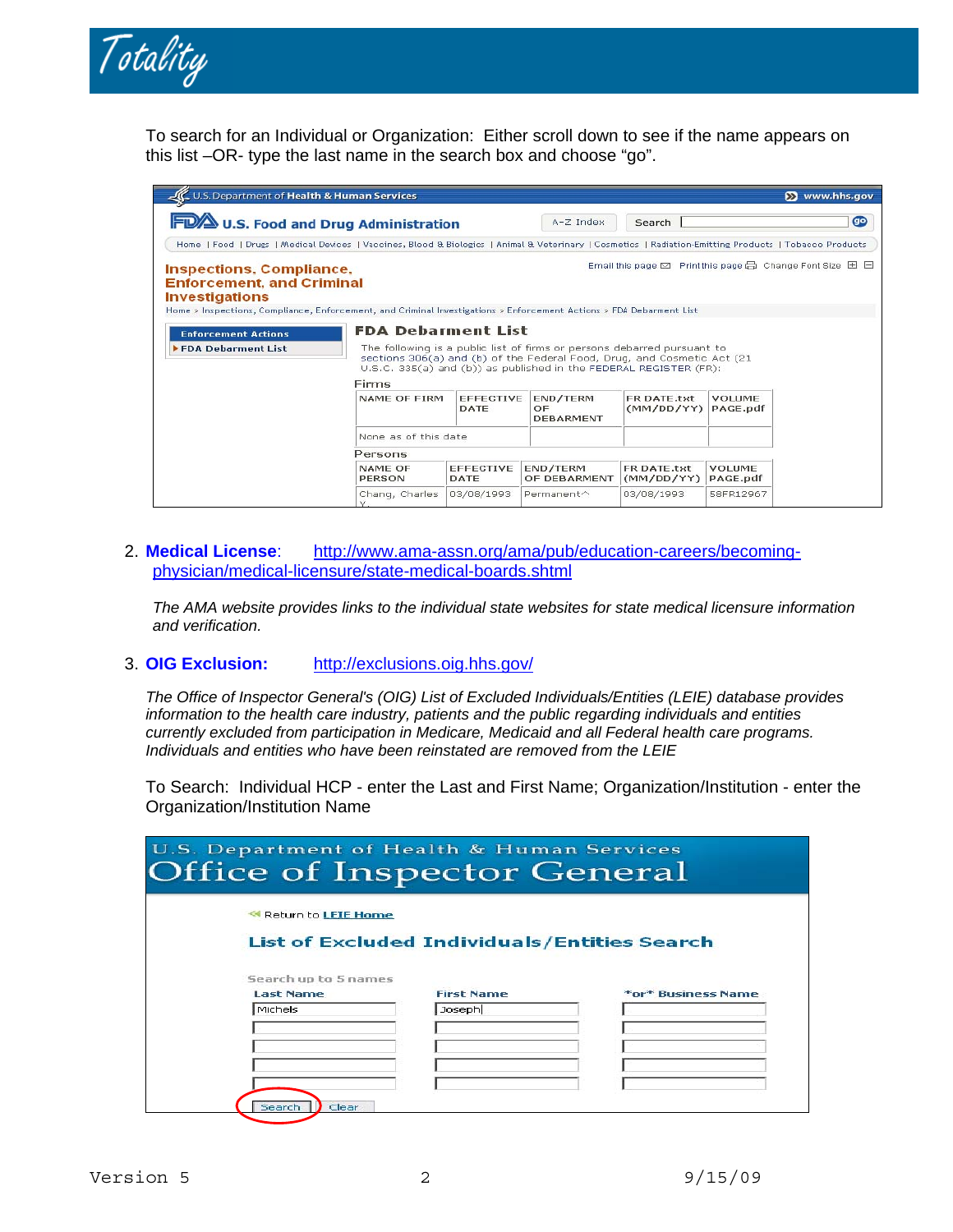



#### 4. **EPLS (Excluded Parties List System):** <https://www.epls.gov/epls/search.do>

*The EPLS provides a single comprehensive list of individuals and firms excluded by Federal government agencies from receiving federal contracts or federally approved subcontracts and from certain types of federal financial and nonfinancial assistance and benefits.* 

To search by Exact Name, check the box at the bottom of the screen. If searching by Last Name only, do not check the box. To close the message window, click the "X" in the top right corner.

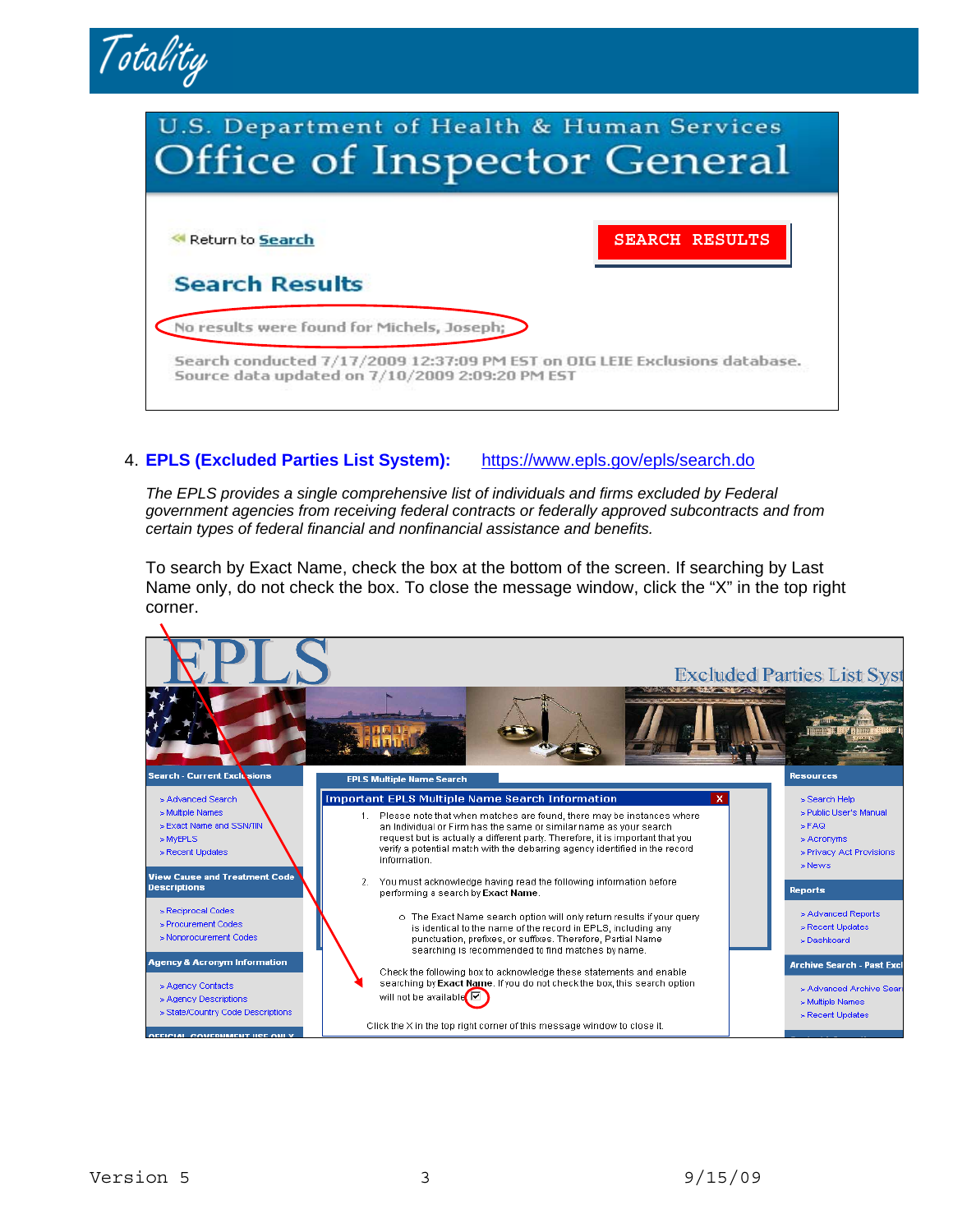

Search options on the left side of webpage can be used for more advanced search criteria.

|                                                                                                                                       |                                                                                                                                                                                                                                       | <b>Excluded Pat</b>                                                                 |
|---------------------------------------------------------------------------------------------------------------------------------------|---------------------------------------------------------------------------------------------------------------------------------------------------------------------------------------------------------------------------------------|-------------------------------------------------------------------------------------|
|                                                                                                                                       |                                                                                                                                                                                                                                       | Enter the supplier's Name<br><b>Click "Exact Name"</b><br>2.<br>Click "Search<br>3. |
| <b>Search - Current Exclusions</b><br>> Advanced Search<br>> Multiple Names<br>Exact Name and SSN/TIN<br>> MyEPLS<br>> Recent Updates | <b>EPLS Multiple Name Search</b><br>Exact Name Format: Last, First Middle or Last, First MI.<br>Partial Name Format: Refer to Search Help for tips on Partial Name searching.<br>Michels, Joseph A.<br><b>Name 1</b><br><b>Name 2</b> |                                                                                     |
| <b>View Cause and Treatment Code</b><br><b>Descriptions</b><br>> Reciprocal Codes<br>> Procurement Codes<br>> Nonprocurement Codes    | <b>Name 3</b><br><b>Name 4</b><br><b>Name 5</b><br>C Partial Name C Exact Name<br>Match<br>Search                                                                                                                                     | Reset                                                                               |

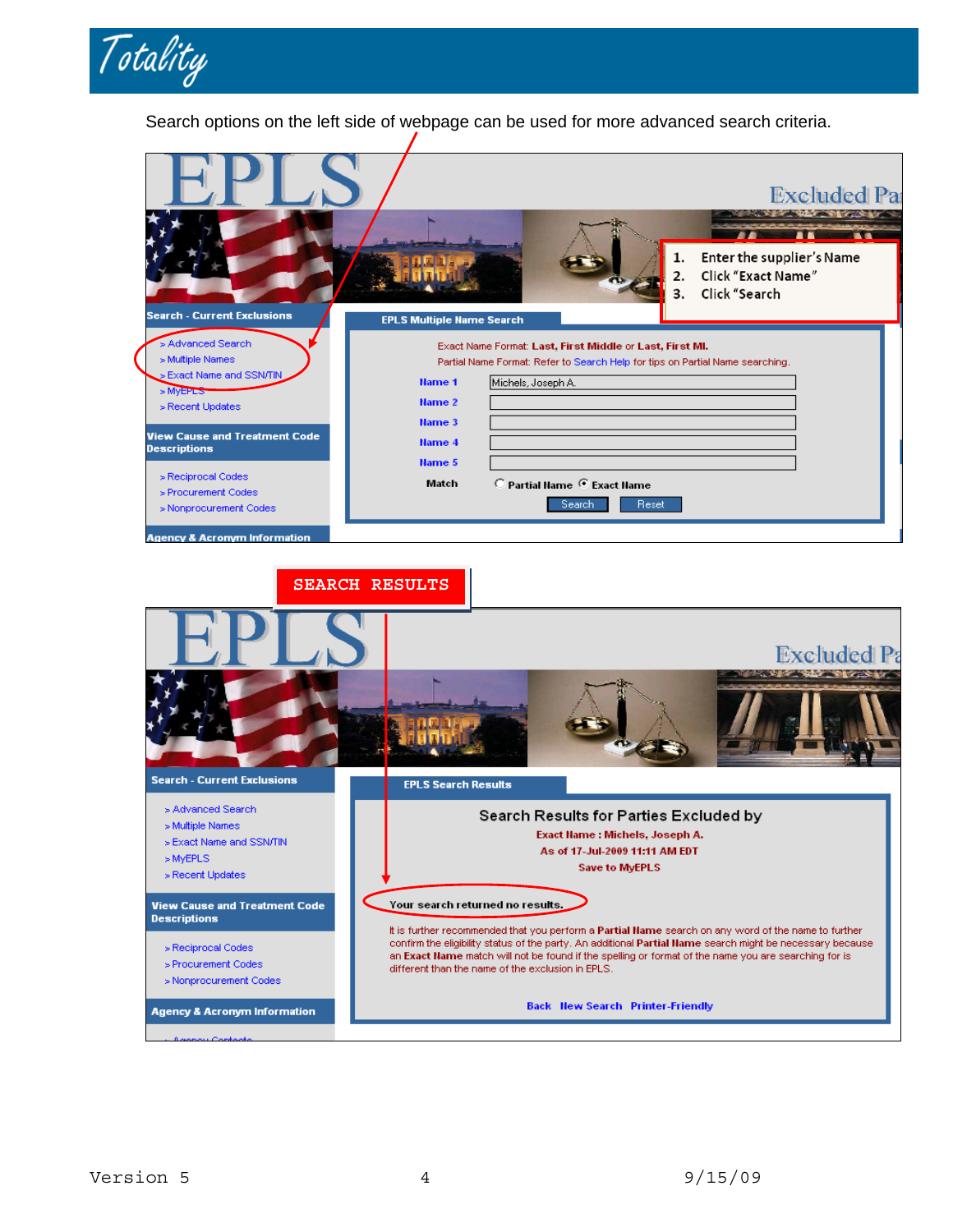

### **Instructions for uploading required documentation/screen shots (OIG & EPLS only)**

- 1. When you get your search results, press the Control (**Ctrl)** and Print Screen **(PrtScn)** keys on your keyboard. This will take a snap shot of the screen and place it in the clipboard memory.
- 2. Open a blank Microsoft Word document, and do one of the following:
	- $\triangleright$  Hold down the CTRL key and press the V key to paste the screen shot into the document
	- ¾ Select Edit then Paste from the Word Toolbar
	- $\triangleright$  Right click and select paste
- 3. Save the document with the name of the search engine (OIG or EPLS), the HCP name and the date. E.g. EPLS-Karen Smith 05-29-08.**doc**
- 4. *NOTE***:** Multiple print screens/documents can be inserted into ONE Word Document and saved/uploaded as one file into Totality. To save multiple printscreens into One Document:
	- ¾ Open a Blank Microsoft Word Doc
	- $\triangleright$  Click on Insert > Object
	- $\triangleright$  Select the Tab "Create From File
	- $\triangleright$  Click box "Display as Icon"
	- $\triangleright$  Browse / Select the files you want to insert

| <b>Object</b>                                                                               |                                          |
|---------------------------------------------------------------------------------------------|------------------------------------------|
| Create from File<br>Create New                                                              |                                          |
| File name:<br>l∗.∗                                                                          | Browse                                   |
| Result<br>Inserts an icon that represents the contents of<br>h the file into your document. | Link to file<br>Display as icon<br>$*.*$ |
|                                                                                             | Change Icon                              |
|                                                                                             | Cancel<br>OK                             |

- 5. Save as the "Consolidated" file with the name of the required document types included (i.e., OIG or EPLS). E.g. **Consolidated HCC EPLS checks** – Ad Board 05-29-08.**doc**
- 6. Upload the saved Document into the Totality Extranet:
	- ¾ Go the *Data Template/Document Upload* Section
	- ¾ From the Data Template Type dropdown menu, Select "Document Only"